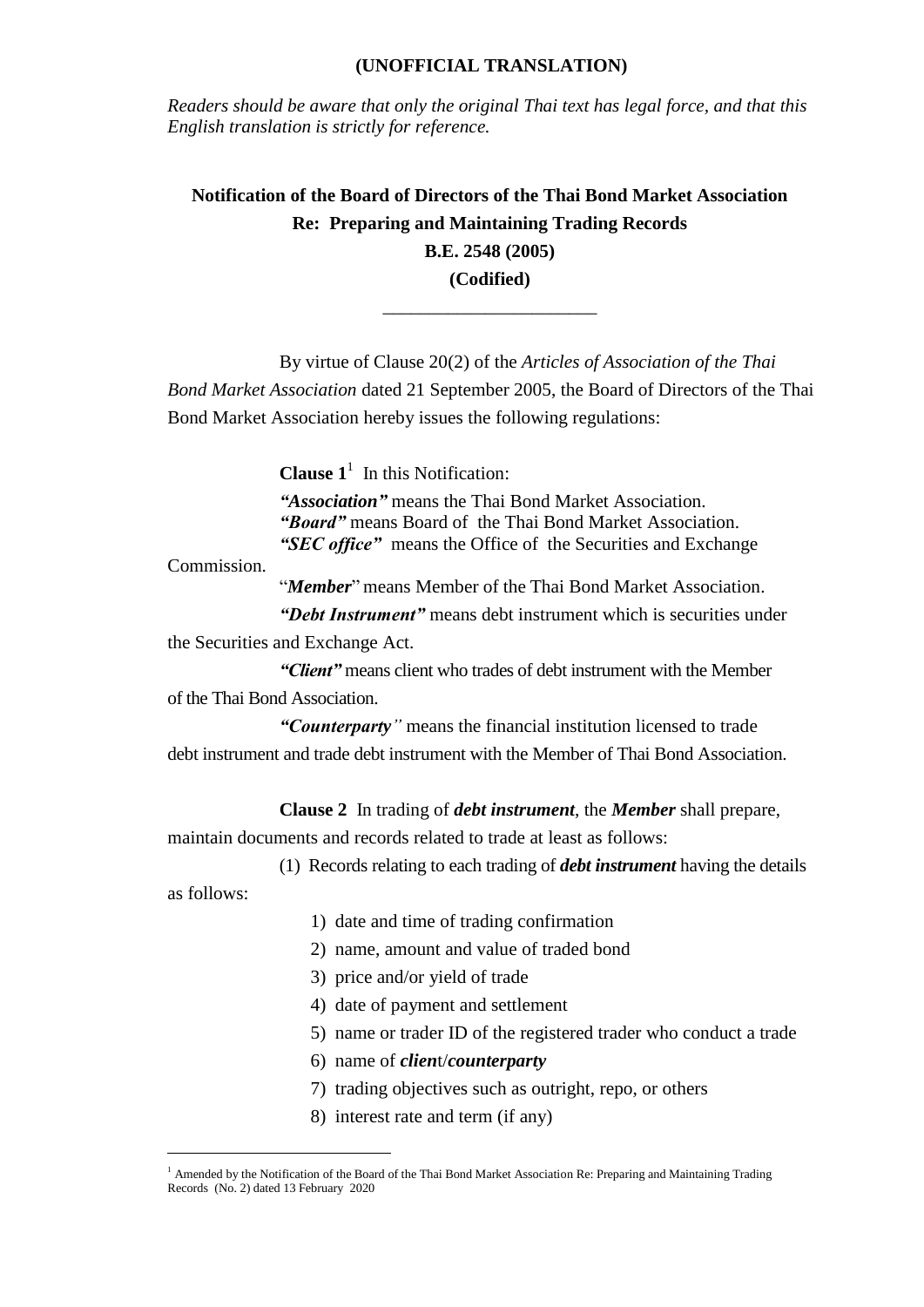9) repo agreement (if any)

10) trading methods such as by telephone, electronic trading system, inter-dealer, broker, or others

(2) Records related to change, amendment, or cancellation of the transaction having the details as follows:

- 1) date and time of change, amendment, or cancellation of the transaction;
- 2) details and reasons of change, amendment, or cancellation of the transaction;
- 3) indication whether such changes is initiated by *client*/*counterparty*, or the *Member*.
- (3) Copy of each trading confirmation delivered to *client*/*counterparty*
- (4) Documents or information relating to *client*/*counterparty*.
- (5) Documents or records of receipt, delivery, or transfer of

## *debt instrument.*

 $\overline{a}$ 

(6) Document or records of receipt and payment of fund or money transfer trading of *debt instrument.* 

(7) Document or records showing end-of day outstanding balance of *debt instrument* of the *Member*.

 $(8)^{2}$  List of persons relating to trading of *debt instrument* e.g., trader, trade reporter, person who is responsible for trade report (if any), and investment consultant.

**Clause 3** In case where any trading of *debt instrument* has been done via telephone or electronic media, the *Member* shall record of such communication or record of such electronic information relating to each trading of *debt instrument*.

**Clause 4**<sup>3</sup> The *Member* shall maintain records relating to trading of *debt instrument* for at least 5 years from the trading date and shall maintain records during the first 2 years to be promptly recalled and inspected by the *Association*. In case of recording under Clause 3, The *Member* shall maintain records at least 3 months or an extended period of time as stipulated by the *SEC Office* in a manner that the entities in charge of supervision of the matter and the *Association* shall be able to inspect thereof.

<sup>&</sup>lt;sup>2</sup> Amended by the Notification of the Board of the Thai Bond Market Association Re: Preparing and Maintaining Trading Records (No. 2) dated 13 February 2020

<sup>&</sup>lt;sup>3</sup> Amended by the Notification of the Board of the Thai Bond Market Association Re: Preparing and Maintaining Trading Records (No. 2) dated 13 February 2020